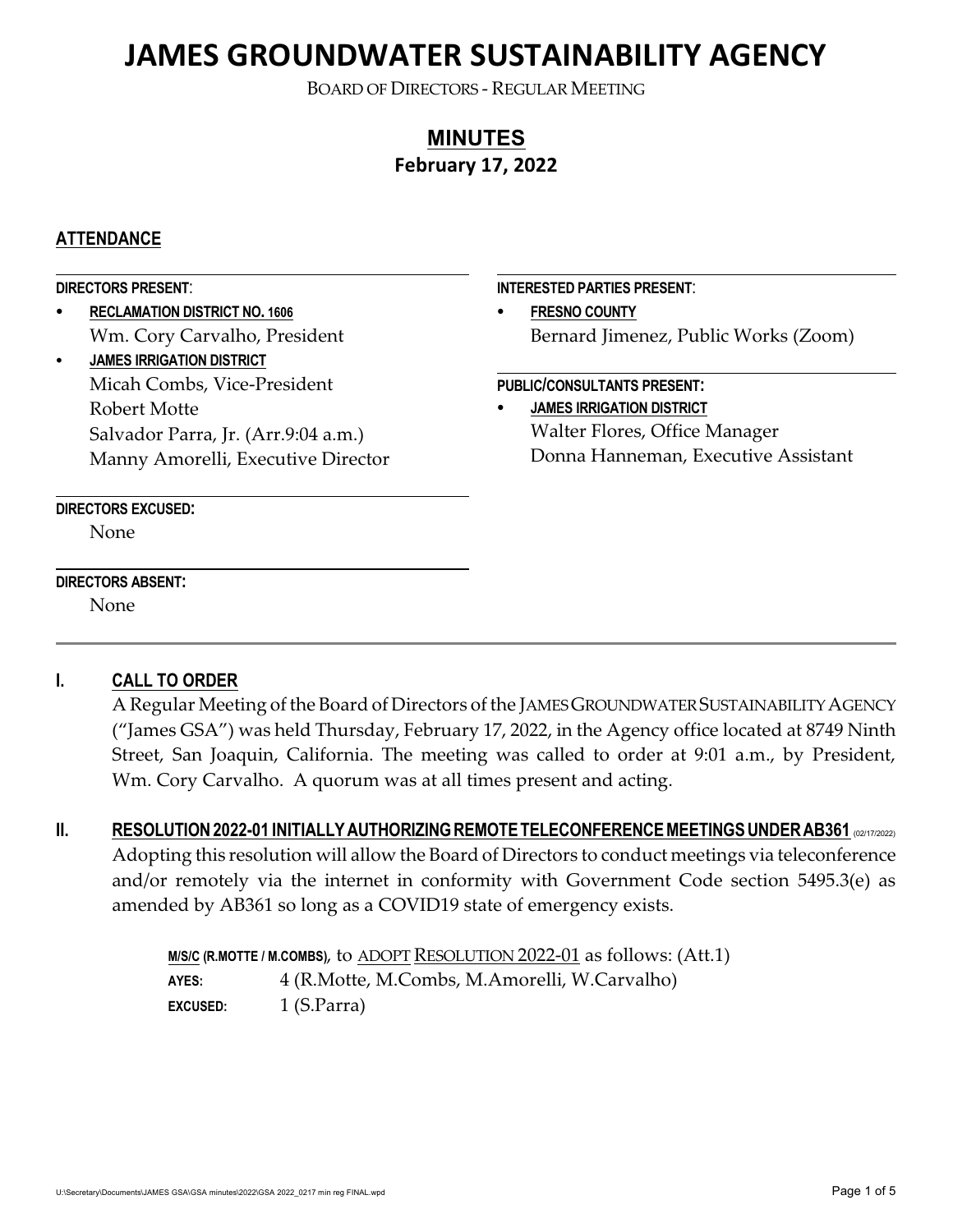## BOARD OF DIRECTORS - REGULAR MEETING **MINUTES - February 17, 2022**

## **III. OTHER BUSINESS / PUBLIC COMMENTS**

A. PUBLIC COMMENTS None.

## B. MEETING DATE CHANGE

It was noted for the record that the January 20, 2022, Regular Meeting was ADJOURNED to this date due to scheduling conflicts. Notice was posted in the lobby of the Agency Office.

- C. ADDITIONS / CORRECTIONS TO THE AGENDA There were no corrections/additions to the Agenda.
- D. POTENTIAL CONFLICTS OF INTEREST (FPPC §87105) Directors were given an opportunity to identify a potential conflict-of-interest with items appearing on the Agenda; none were reported.
- E. ELECTION OF OFFICERS **M/S/C (M.COMBS /R.MOTTE)**,to RE-ELECT the following slate of officers (no changes) by the following vote:

| President      | Wm. Cory Carvalho |
|----------------|-------------------|
| Vice-President | Sal Parra, Jr.    |
|                |                   |

**AYES:** 5 (M.Combs, R.Motte, S.Parra, M.Amorelli, W.Carvalho)

## F. AGENCY APPOINTMENTS

**M/S/C (M.COMBS / R.MOTTE)**, to RE-APPOINT the following (no changes) by the following vote: Executive Director Manny Amorelli

- **AYES:** 5 (M.Combs, R.Motte, S.Parra, M.Amorelli, W.Carvalho)
- G. KINGS RIVER GSA COORDINATION GROUP M/S/C (M.COMBS / R.MOTTE), to RE-APPOINT the following (no changes) by the following vote: Primary Representative Manny Amorelli
	- **AYES:** 5 (M.Combs, R.Motte, S.Parra, M.Amorelli, W.Carvalho)

## **IV. MINUTES**

A. REGULAR MEETING: OCTOBER 21, 2021 **M/S/C (S.PARRA / R.MOTTE)**, to APPROVE as written by the following vote: **AYES:** 5 (S.Parra, R.Motte, M.Combs, M.Amorelli, W.Carvalho)

## **V. FINANCIAL REPORTS**

In accordance with Water Code §24273, reports were presented by Mr. Amorelli as follows:

A. ACCOUNTS PAYABLE None reported.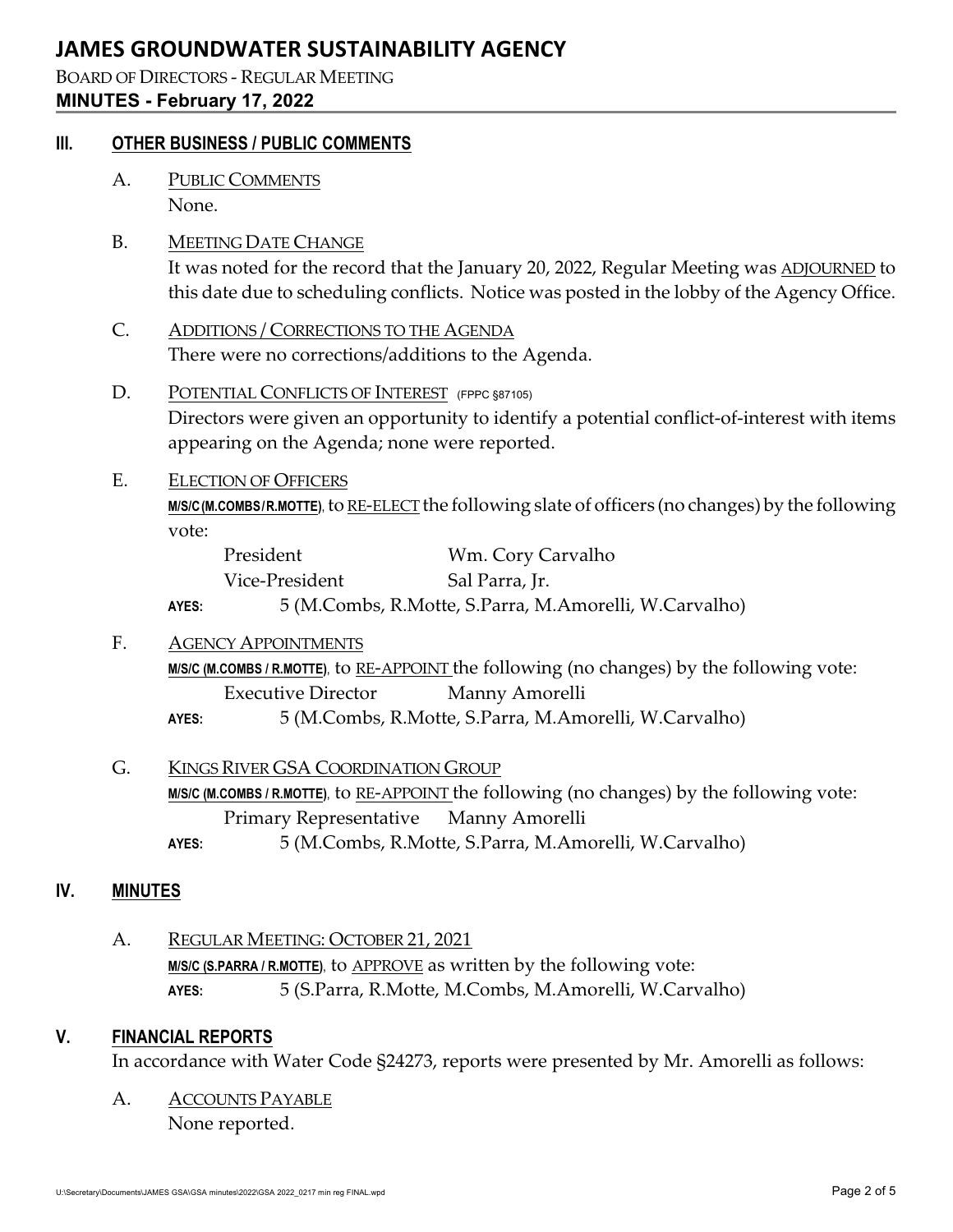BOARD OF DIRECTORS - REGULAR MEETING **MINUTES - February 17, 2022**

- B. INTERIM WARRANTS: OCTOBER 22, 2021-FEBRUARY 17, 2022 (Att.2) **M/S/C (R.MOTTE / M.COMBS)**, to RATIFY/APPROVE Interim Warrants (bills paid) totaling \$11,972.07 by the following vote: **AYES:** 5 (R.Motte, M.Combs, S.Parra, M.Amorelli, W.Carvalho)
- C. CASH POSITION REPORT: JANUARY 31, 2021
- D. INCOME STATEMENT (BUDGET-TO-ACTUAL) PERIOD ENDING: JANUARY 31, 2022
- E. QUARTERLY REPORT OF FINANCIAL INVESTMENTS-PERIOD ENDING: DECEMBER 31, 2021 (Gov. Code §53646)

## **VI. EXECUTIVE DIRECTOR'S REPORT**

Mr. Amorelli presented his verbal report as follows.

- KINGS GROUNDWATER SUBBASIN GSA
	- Kings Groundwater Subbasin Groundwater Sustainability Plan
		- Department of Water Resources (DWR) met with all seven GSAs two weeks ago to explore deficiencies in the GSP and potential remedies. The DWR indicated (1) pumping restrictions were not adequately addressed, (2) too much focus was placed on recharge and (3) subsidence was not adequately addressed. GSA modifications will be addressed basin-wide and the costs apportioned to each GSA.
		- **Provost & Pritchard are working on contours and will report to the DWR.**
		- Wells have been surveyed by Provost & Pritchard.
		- $\circ$  To date, there have been no allocations imposed by member GSAs.
	- The Kings GSA was awarded a \$7 million grant due to being classified as "severely overdrafted". The seven member GSAs voted unanimously on how to apportion the funds to each. James is anticipating \$1 million.
	- Kings Basin Coordinating Committee
		- $\circ$  The seven member GSAs are cooperatively working toward a common goal.
		- The Committee will be meeting more frequently. Only one chance at achieving California DWR approval.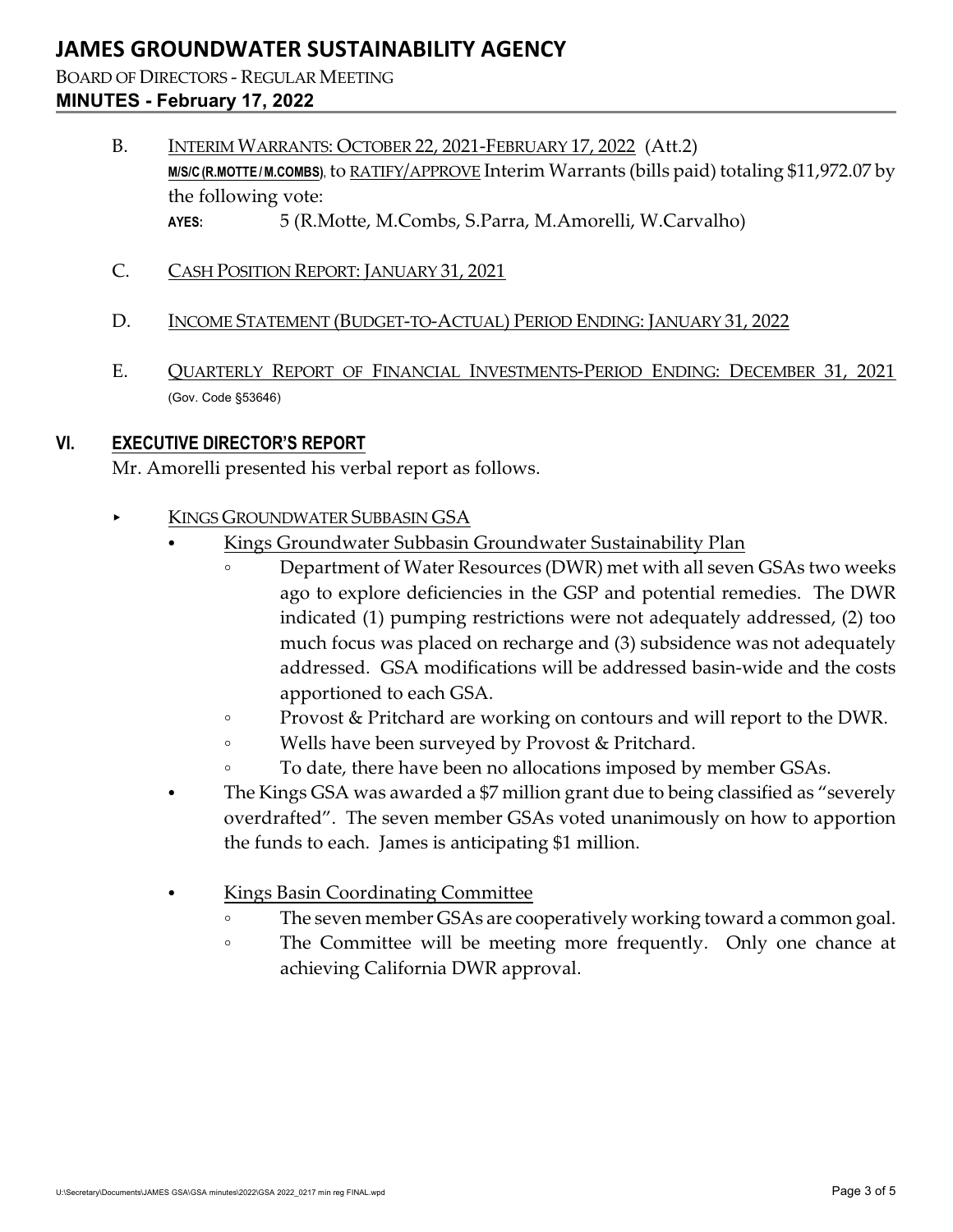BOARD OF DIRECTORS - REGULAR MEETING **MINUTES - February 17, 2022**

## < JAMES IRRIGATION DISTRICT

- Policy: On-Farm Recharge A resolution is being drafted outlining a policy for purchase of excess flood water to be used to flood permanent crops for recharge (not to be used for irrigation).
- Policy: Purchase of Surface Water for Recharge within the boundaries of the James Irrigation District and the McMullin Area Groundwater Sustainability Agency is being formulated.

### **VII. DIRECTORS' REPORTS**

None presented.

## **VIII. REPORT ITEMS**

None.

## **IX. ACTION ITEMS**

A. FISCAL BUDGET: MARCH 1, 2022-FEBRUARY 28, 2023 Drafts of the 2022-2023 Budget forecast were distributed/discussed. **M/S/C (M.COMBS / S.PARRA)**, to UNANIMOUSLY APPROVE/ADOPT 2022-2023 Budget as presented. **AYES:** 5 (M.Combs, S.Parra, R.Motte, M.Amorelli, W.Carvalho)

Mr. Amorelli assured the Board that any changes will be brought to the Board for review.

## B. GROUNDWATER SUSTAINABILITY PLAN (GSP) (02/17/2022) Mr. Amorelli encouraged the Board to offer any comments/suggestion they might have for forwarding to the Kings Basin Coordinating Committee for their consideration.

#### **Adjourned to Closed Session at 9:21 a.m.**

*Attending:*

*Micah Combs, Vice-President Robert Motte, Director Salvador Parra, Jr., Director*

*Wm. Cory Carvalho, President Manny Amorelli, Executive Director*

## **X. CLOSED SESSION: GOVERNMENT CODE §54956.9-CONFERENCE WITH LEGAL COUNSEL-ANTICIPATED LITIGATION**

## 2 CASES